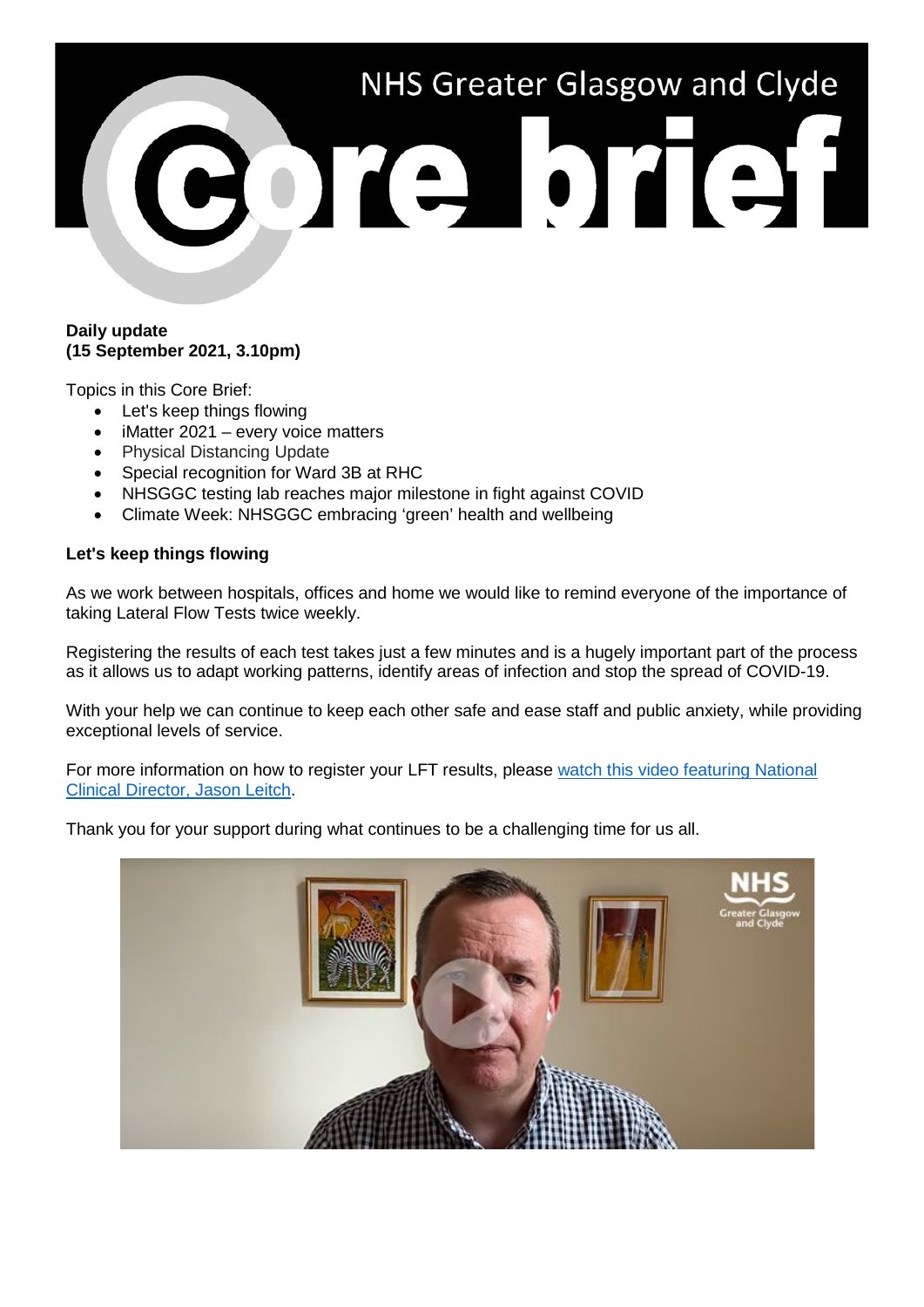

**Thank you to everyone** who has already taken the time to complete the **iMatter** survey. iMatter really can help make a difference to our workplace and to patient care. This is a great opportunity for colleague to share views and influence positive change.

As you may know, **Cohort One** iMatter survey has achieved a very encouraging participation level of **76%.** 

**Cohort Two** has now closed and is currently sitting with **54% participation,** but we await the last paper responses to be processed. **Cohort Three** survey is currently live, with 12 more days to participate and share feedback.

| <b>Cohort One</b><br>76% final participation                                                                                                                                                                                                                                            | <b>Cohort Two</b><br>54% latest participation<br>** (await final paper<br>responses)                                                                                                                           | <b>Cohort Three</b><br>29% participation so far                                                                                                                                                                        |
|-----------------------------------------------------------------------------------------------------------------------------------------------------------------------------------------------------------------------------------------------------------------------------------------|----------------------------------------------------------------------------------------------------------------------------------------------------------------------------------------------------------------|------------------------------------------------------------------------------------------------------------------------------------------------------------------------------------------------------------------------|
| <b>Survey now closed</b>                                                                                                                                                                                                                                                                | <b>Survey now closed</b>                                                                                                                                                                                       | <b>Survey now live</b>                                                                                                                                                                                                 |
| <b>Chief Executives Office</b><br><b>Acute SMT</b><br>Human Resources &<br>Organisational Development<br><b>Corporate Communications</b><br>and Public Engagement<br><b>Public Health</b><br>Specialist Children's<br><b>Services</b><br><b>Oral Health</b><br>East Dunbartonshire HSCP | Women & Childrens<br>South Sector<br><b>Board Nurse Directorate</b><br><b>West Dunbartonshire</b><br><b>HSCP</b><br><b>Diagnostics</b><br><b>Regional Services</b><br><b>East Renfrewshire HSCP</b><br>eHealth | North Sector<br><b>Estates and Facilities</b><br><b>Glasgow City HSCP</b><br>Renfrewshire HSCP<br>Finance<br><b>Clyde Sector</b><br><b>Board Medical Directorate</b><br>Board Admin<br>Inverclyde HSCP<br>Out of Hours |
| <b>Action Planning Stage</b>                                                                                                                                                                                                                                                            | <b>Action Planning Stage</b>                                                                                                                                                                                   | 12 more days to share<br><b>views</b>                                                                                                                                                                                  |

This is an excellent opportunity for you to feedback regarding your employee experience at NHS Greater Glasgow and Clyde and it is designed to help continuously improve our overall staff experience.

Please be assured that your responses are anonymous, all feedback received will be treated in strictest confidence. Results and general themes will be communicated and robust action plans will be developed throughout October and November.

Please share your views, and help to continuously build a better workplace.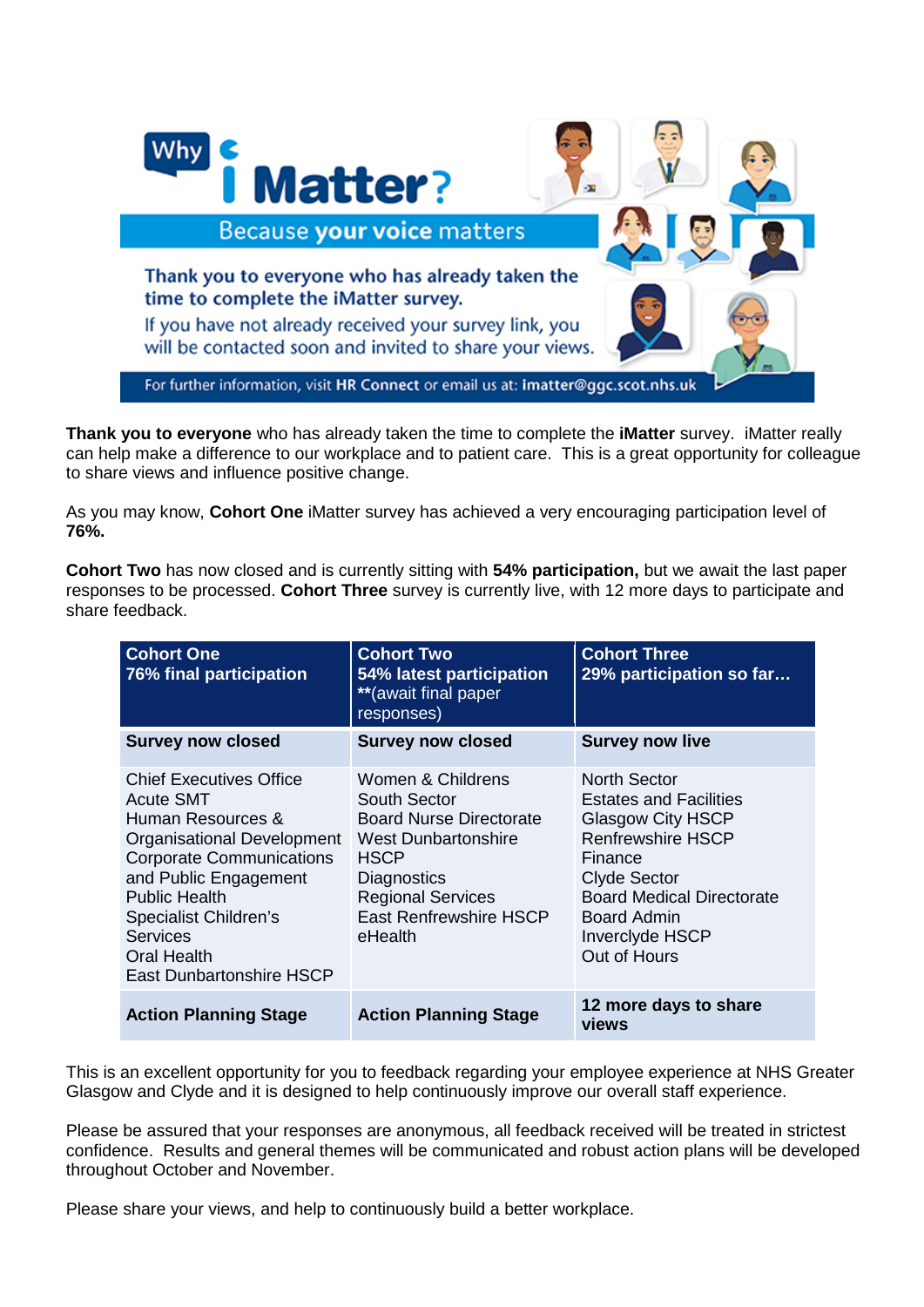# **Physical Distancing Update**

NHSGGC guidance regarding physical distancing has now been updated following a change in government guidance and agreed implementation by the Strategic Executive Group. This includes an **updated risk assessment template** with **supporting guidance** and an **Addendum,** which describes the specific distancing requirements within each area of GGC.

To all Managers:

- Please review the new guidance and associated documentation
- It has now been approximately one year since the original risk assessment process has been completed. Please undertake a review of your risk assessment, in conjunction with staff, utilising the new risk assessment template available.
- For areas that need to reduce to one metre and fall within the scope of the new guidance please ensure the completed risk assessment is approved by the relevant governance route
- Please compete the review of your risk assessment(s) by **15 October 2021**. To provide assurance that these risk assessment have been undertaken a risk assessment audit will be undertaken across GGC after this time.

The above suite of guidance and supporting documentation can be accessed [here.](https://www.nhsggc.org.uk/your-health/health-issues/covid-19-coronavirus/for-nhsggc-staff/social-distancing-in-the-workplace/)

# **Special recognition for Ward 3B at RHC**

It was a very special night out for four members of the team from Ward 3B at the RHC last night.

Catriona Riddell, Jennifer Woods, Laura Connolly and Claire Differ attended the glittering Who Cares Wins Awards ceremony in London, where they and their colleagues on the ward had made it to the final three in the Team of the Year category.

The team was nominated for the award by Ryan Gowran, whose daughter Aria had been in the care of Ward 3B for much of her young life.



Unfortunately they didn't win, but to be nominated and then make it to the final shortlist was a huge achievement, and well-deserved recognition of the excellent care the team provides every day.

The fact that the nomination for the award came from the family of a young patient that the whole team knew well was particularly touching for everyone involved.

Many congratulations to everyone on Ward 3B!

#### **NHSGGC testing lab reaches major milestone in fight against COVID**

The NHS Greater Glasgow and Clyde Virology team have just achieved a major milestone in the fight against COVID.

The NHS Scotland Regional Laboratory (West), situated at Gartnavel, has processed its one-millionth sample – after one of the most challenging years any NHS staff can remember.

Since its commissioning last December, it has been



working seven days a week, and by mid-January it was operating 24 hours a day Monday-Friday and 8am-8pm Saturday and Sunday, with the capability of switching to 24-7 testing if required.